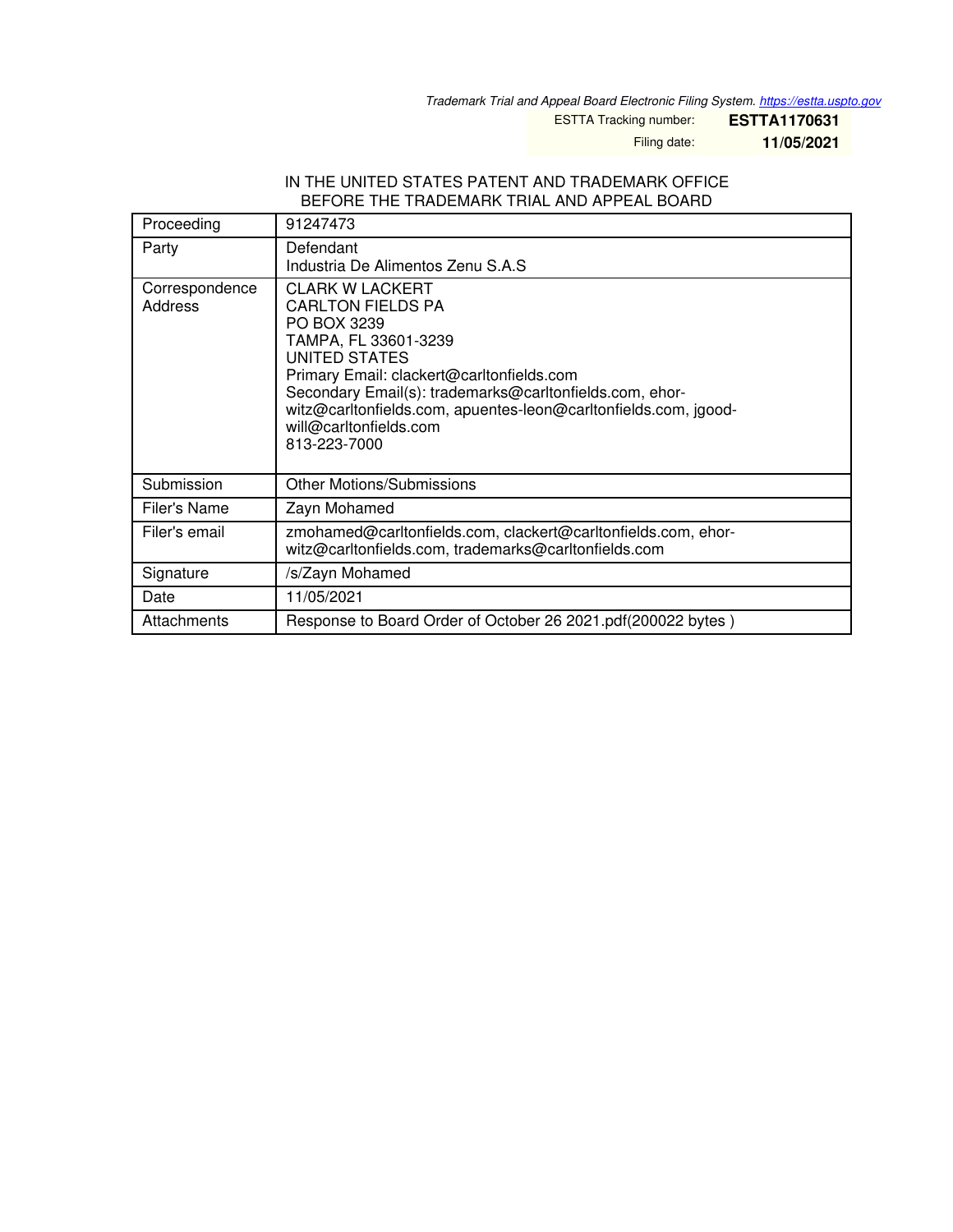## IN THE UNITED STATES PATENT AND TRADEMARK OFFICE BEFORE THE TRADEMARK TRIAL AND APPEAL BOARD

| LATINFOOD U.S. CORP. d/b/a ZENU PRODUCTS,<br>INC. |  |                         |
|---------------------------------------------------|--|-------------------------|
|                                                   |  |                         |
|                                                   |  |                         |
| Opposer,                                          |  | Opposition No. 91247473 |
|                                                   |  |                         |
| v.                                                |  |                         |
|                                                   |  |                         |
| INDUSTRIA DE ALIMENTOS ZENU S.A.S.,               |  |                         |
|                                                   |  |                         |
| Applicant.                                        |  |                         |
|                                                   |  |                         |

### RESPONSE TO BOARD ORDER OF OCTOBER 26, 2021

Industria de Alimentos Zenu S.A.S. ("Applicant") hereby responds to the Board's order dated October 26, 2021 requesting that the Board be informed of the status of the civil action which occasioned the suspension of the subject opposition proceeding.

### Status of Civil Action

Applicant hereby advises the Board that the proceeding between the Applicant and Latinfood U.S. Corp. d/b/a Zenu Products, Inc. ("Opposer") and Wilson Zuluaga in United States District Court, District of New Jersey (16-CV-6576) is currently pending.

Applicant respectfully requests that the subject opposition proceeding remain suspended in view of the ongoing civil proceeding.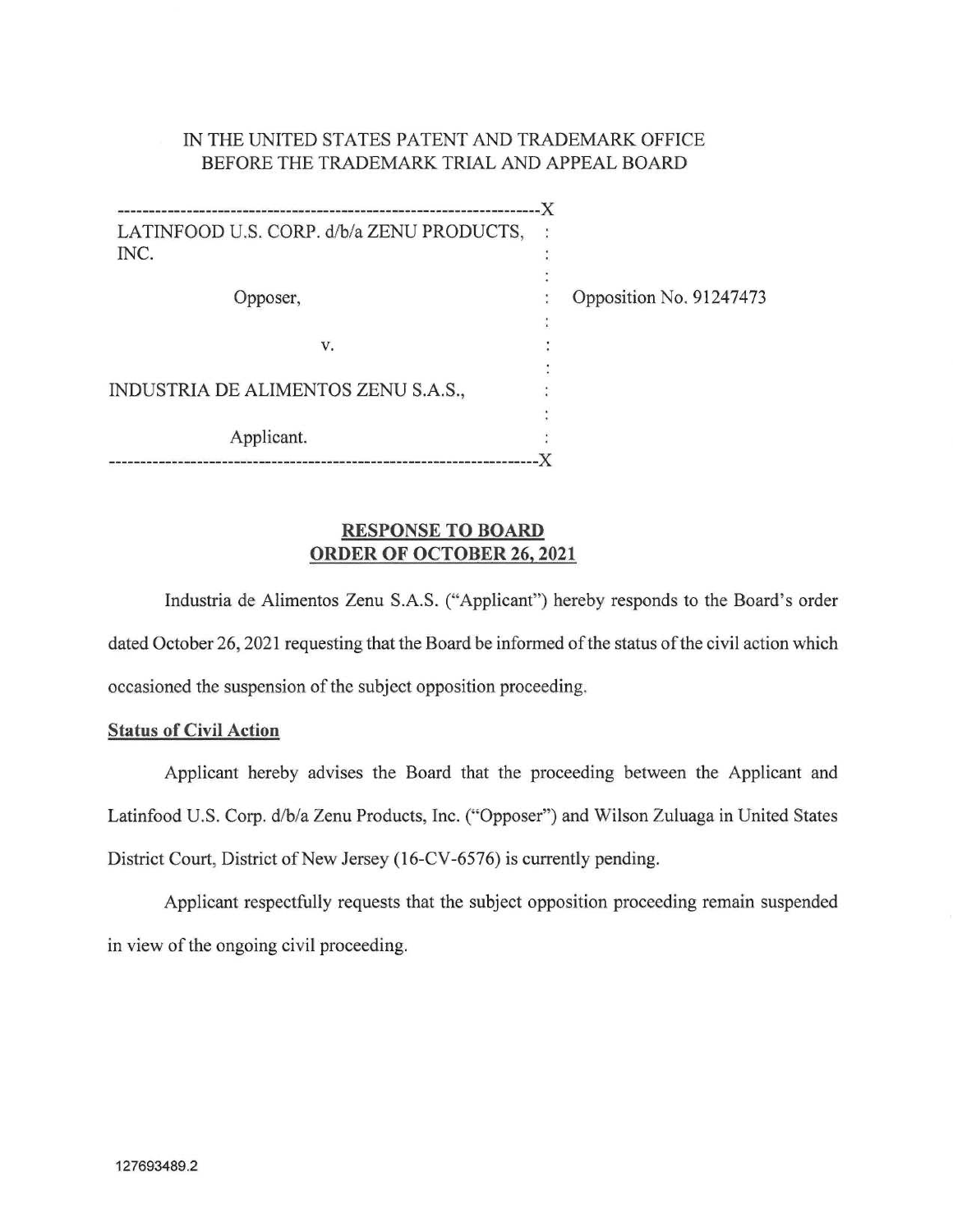Dated: November 5, 2021

CARLTON FIELDS, P.A. Attorneys for Applicant Industria de Alimentos Zenu S.A.S.

By: /s/ Clark W. Lackert Clark W. Lackert Ethan Horwitz

> 405 Lexington Avenue, 36th Floor New York, New York 10174 (212) 380-9638 clackert@carltonfields.com